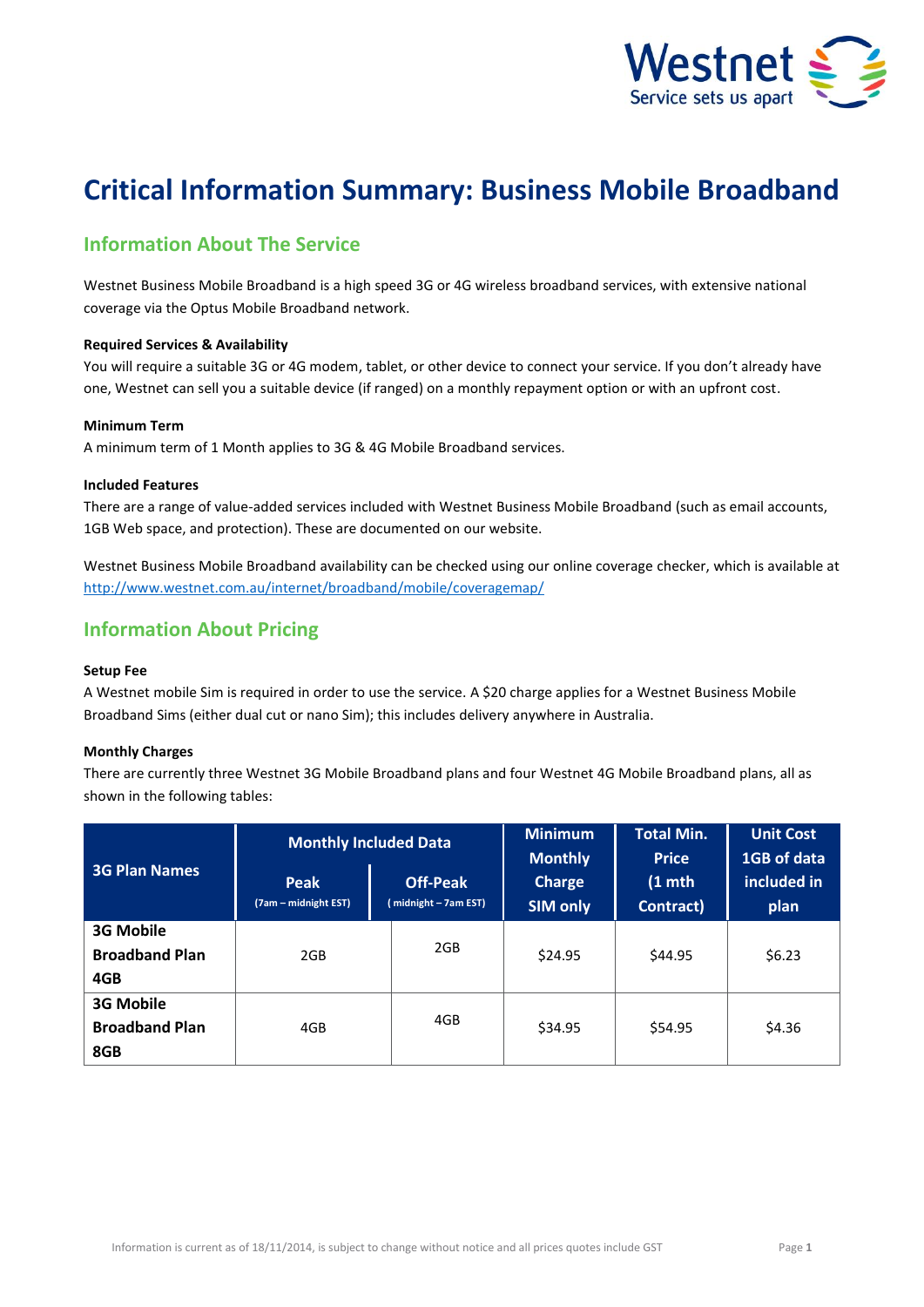

| <b>4G Plan Names</b>                     | <b>Monthly</b><br><b>Included Data</b> | <b>Minimum Monthly</b><br><b>Charge</b><br><b>SIM only</b> | <b>Total Min. Price</b><br>(1 mth Contract) | <b>Unit Cost</b><br>1GB of data<br>included in<br>plan |
|------------------------------------------|----------------------------------------|------------------------------------------------------------|---------------------------------------------|--------------------------------------------------------|
| <b>4G Mobile Broadband</b><br>Plan 1.5GB | 1.5GB                                  | \$20                                                       | \$40                                        | \$13.30                                                |
| <b>4G Mobile Broadband</b><br>Plan 4GB   | 4GB                                    | \$30                                                       | \$50                                        | \$7.50                                                 |
| <b>4G Mobile Broadband</b><br>Plan 7GB   | 7GB                                    | \$45                                                       | \$65                                        | \$6.43                                                 |
| <b>4G Mobile Broadband</b><br>Plan 10GB  | 10GB                                   | \$60                                                       | \$80                                        | \$6.00                                                 |

As there are no contract terms applied, the Total Minimum & Maximum cost of the service is as above.

## **Excess Usage Charges**

if you use more than the monthly inclusion of data – and/or you use other services that are not part of the monthly inclusion – then you will incur charges above the minimum monthly charge

- The Excess usage charge on 3G Mobile Broadband Services are 5c/mB
- The Excess usage charge on 4G Mobile Broadband Services are 2c/mB

3G billing records are available via MyAccount within 20 minutes of usage. Please be aware that billing information is not received instantly by Westnet on 4G, and in some cases can be delayed by several days after the usage charge has been incurred. This means that spend limits can hence be out of date by the time they are applied.

You are still responsible for all charges incurred due to usage beyond the spend limit.

# **Other Information**

Westnet mobile customers can obtain information:

- On Westnet mobile usage pricing at **[www.westnet.com.au/business/small/mobile-office/mobile](http://www.westnet.com.au/business/small/mobile-office/mobile-broadband/)[broadband/](http://www.westnet.com.au/business/small/mobile-office/mobile-broadband/)**
- On their Westnet mobile usage at **<https://myaccount2.westnet.com.au/>**

### **Customer Service**

You can contact Westnet customer service for Support & Billing assistance via **1300 786 068** or emailing **business@westnet.com.au**, or for Sales assistance via **13 19 60** or emailing **sales@westnet.com.au** or via appropriate contact form to the appropriate area at **www.westnet.com.au/contact**

#### **Dispute Resolution Process**

If you are dissatisfied with the outcome of your customer service request and wish to take the matter further, please follow the escalation process outlined at **www.westnet.com.au/legal/complaints-escalation-process.html** 

## **Telecommunications Industry Ombudsman**

If you are dissatisfied with the outcome of your complaint after following the above process, you may contact the TIO